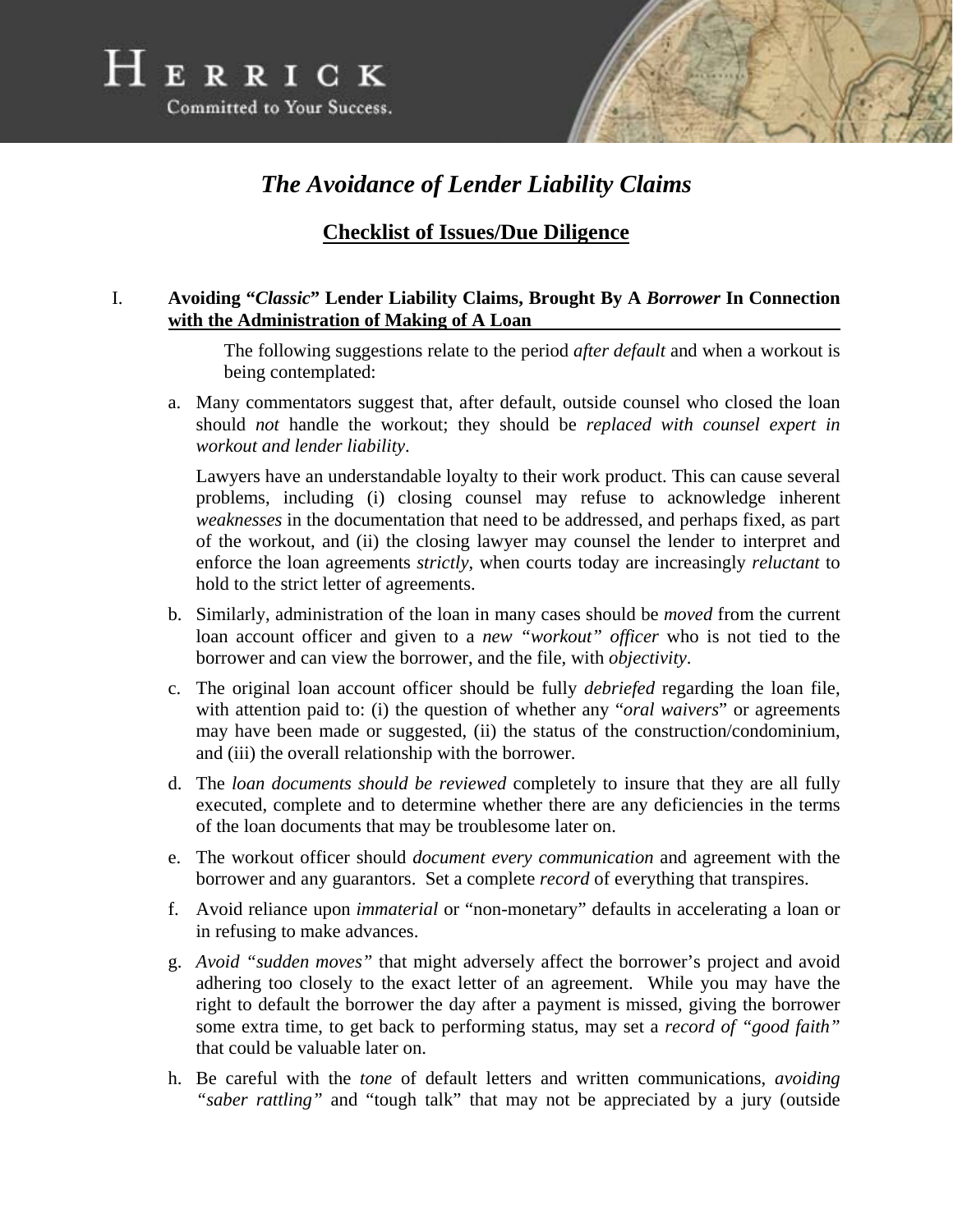counsel should take care here as well). One commenter suggests being "accessible and professional" with a professional and non-emotional demeanor at all times.

- i. Be careful in internal communications, emails and memoranda to colleagues, resisting the temptation to *name call* or denigrate the borrower. Be careful of any suggestion of seeking to "get rid" of the borrower.
- j. Refusing to make an advance in a construction loan, can lead to adverse consequences for the borrower; *Err on the side of making the advance*, even if an issues exist, but carefully document and make a record of all the extant issues so that the borrower cannot claim "waiver" later on.
- k. *Do not interfere with the borrower's business* or involve yourself too closely in the day-to-day decisions in the construction project. Make sure your inspectors and agents understand this as well. Similarly, avoid making "suggestions" to your borrower about what to do, or what not to do.
- l. Always be *truthful to third parties*, such as potential replacement lenders, or contractors. As a general rule, to the extent possible, *avoid contact with third parties* and provide no assurances. If a borrower makes a misstatement in front of third parties, and lender is present, it must correct the record.
- m. When a workout strategy has been decided upon, set up a meeting with the borrower, but before meeting jointly execute a "*Negotiation Without Prejudice Letter*" making clear that no waivers are being granted and that any agreement will have to be in a signed writing.
- n. As part of any forbearance or workout agreement, be sure to obtain a *general release* from the borrower (and guarantors) so as to avoid later claims of lender liability; also, use to opportunity to fix any defects in the loan documentation.

In some instances, the *entire goal in the workout will be to get that release* – it may be worth granting the borrower a forbearance or other concessions so as to lock up a release of potential lender liability exposure.

o. Always operate in "good faith," or as one authority has stated it: *Just "be fair."*

### II. **Avoiding Lender Liability Claims Brought By** *Third Parties* **In Connection with the Administration of Making of A Loan** *Before* **Foreclosure:**

The following suggestions relate to the period *before* taking possession, and avoiding liability to third parties:

- a. While liability in this area is not common, some case law warns that a lender should *not* "exert either *direct or indirect control* over the Developer" during any time while units are being marketed, sold or transferred to unit owners.
- b. What is acceptable action falls along a continuum:

On one end, a lender steps over the line where it is deeply involved (i) in all aspects of *planning* the project, (ii) of *selecting the general contractors* or other construction experts, or (iii) in taking too much of a role in the *day-to-day decisions* about the construction and the project.